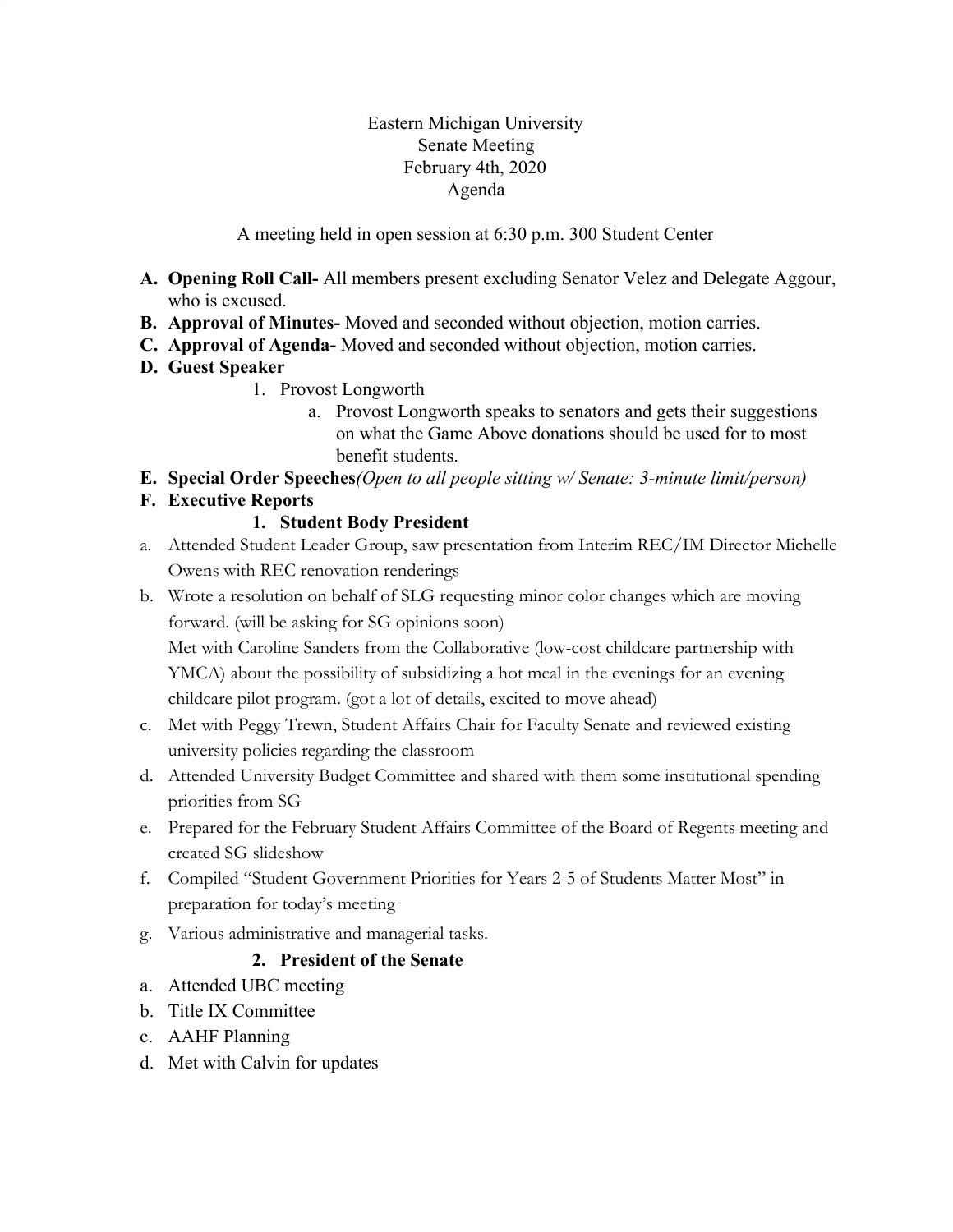e. Other: met with students with concerns, attended committee meetings, meeting with executive board members, senate agenda, email correspondence, office meetings

### **3. Speaker of the Senate**

- a. Wrote resolution 106-19
- b. Looked over senate requirements.
- c. Various administrative tasks.
- d. Held IA committee meeting.

### **4. Parliamentarian of the Senate**

- a. Office hours
- b. Various office tasks
- c. Met with provisional senators.

## **5. Director of Business and Finance**

- a. \$18,245.93 Remaining in the Student Organizations allocation budget.
- b. \$ 20,066.14 Remaining in the Club Sports allocation budget.
- **G. Old Business**
	- 1. Res.106-13: Caps and Title IX
	- 2. Res.106-14: DCACC Commission
- **H. Constituent's Forum** *(Open to currently enrolled students: 1hr/total) \*\**
- 1. Comment from Jaylen Taylor, the election commissioner on election updates and rules.
	- **I. New Business** *(Each item of Business: 45 minute default\*\*; amend restricted from 10-90)*

1. Res.106-19: Thank GameAbove**…**

- a. A resolution written by Speaker Lawrence to thank GameAbove for their contribution to the university.
- b. Move into questioning.
- c. Move into discussion.
- d. Comments from Parliamentarian Swartzinski on his support of the resolution.
- e. Move to a vote.
- f. Vote ending in 17 yes's and 0 no's.
- g. Resolution 106-19 has been passed by the senate.

2.Res.106-18: Call upon all faculty members to implement Voter**...**

- a. Motion by Senator Ray to substitute the resolution with the amended version.
- b. Ariana Khan speaks on behalf of her resolution.
- c. Move into questioning.
- d. Move into discussion.
- e. Senator Romero, Kochman and Parliamentarian Swartzinski comments on behalf of their support of the resolution.
- f. Move to a vote.
- g. Vote ending in 17 yes's and 0 no's.
- h. Resolution 106-18 has been passed.
- **J. Delegate Reports**
	- 1. MSA Delegate- Not present.
	- 2. BSU Delegate- Nothing to report.